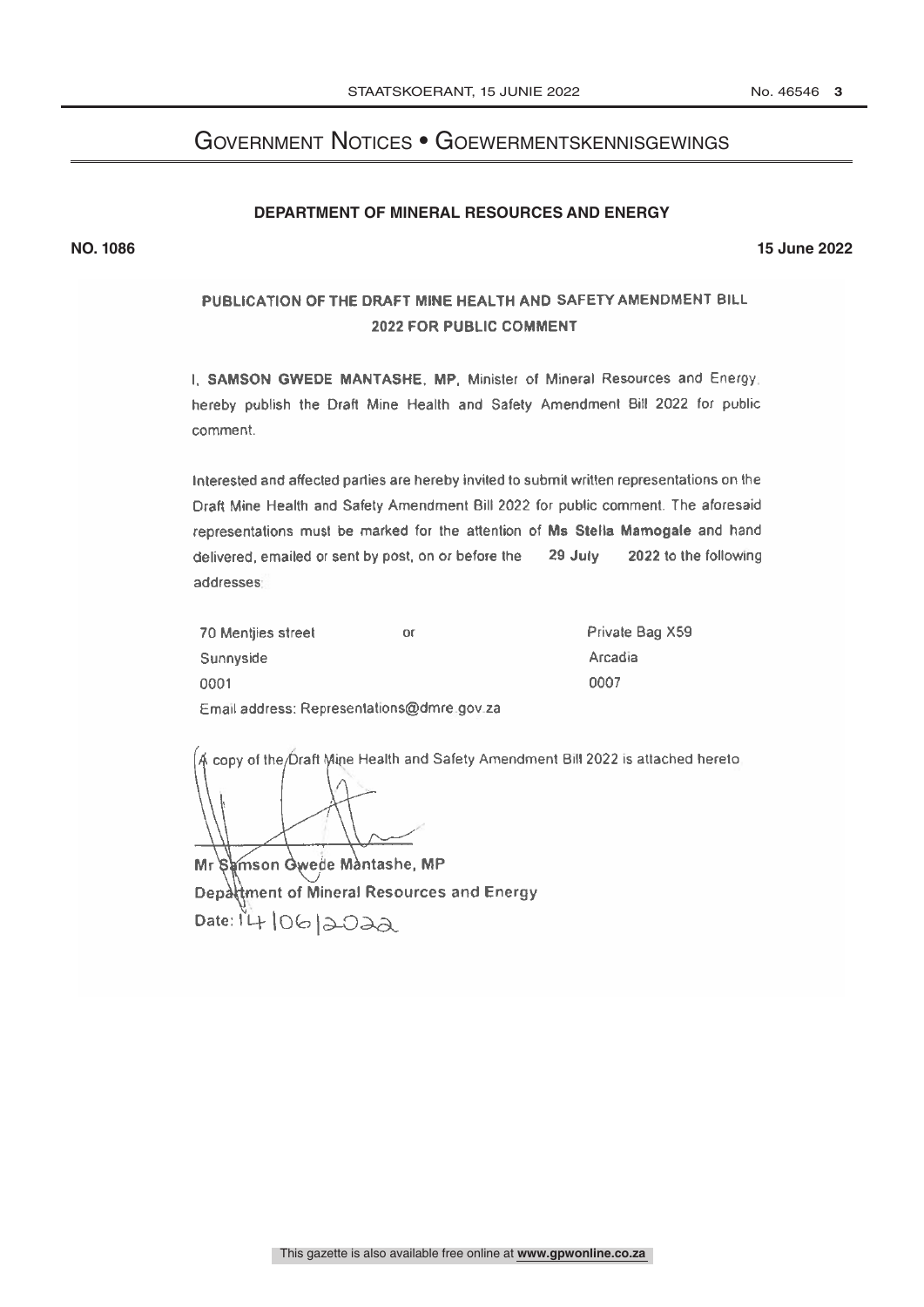# **REPUBLIC OF SOUTH AFRICA**

## MINE HEALTH AND SAFETY AMENDMENT BILL, 2022

(As introduced in the National Assembly (proposed section 75); explanatory summary of **Bill published in Government Gazette No.**  $of$ ) (The English text is the official text of the Bill)

(MINISTER OF MINERAL RESOURCES AND ENEGRY)

 $1\,$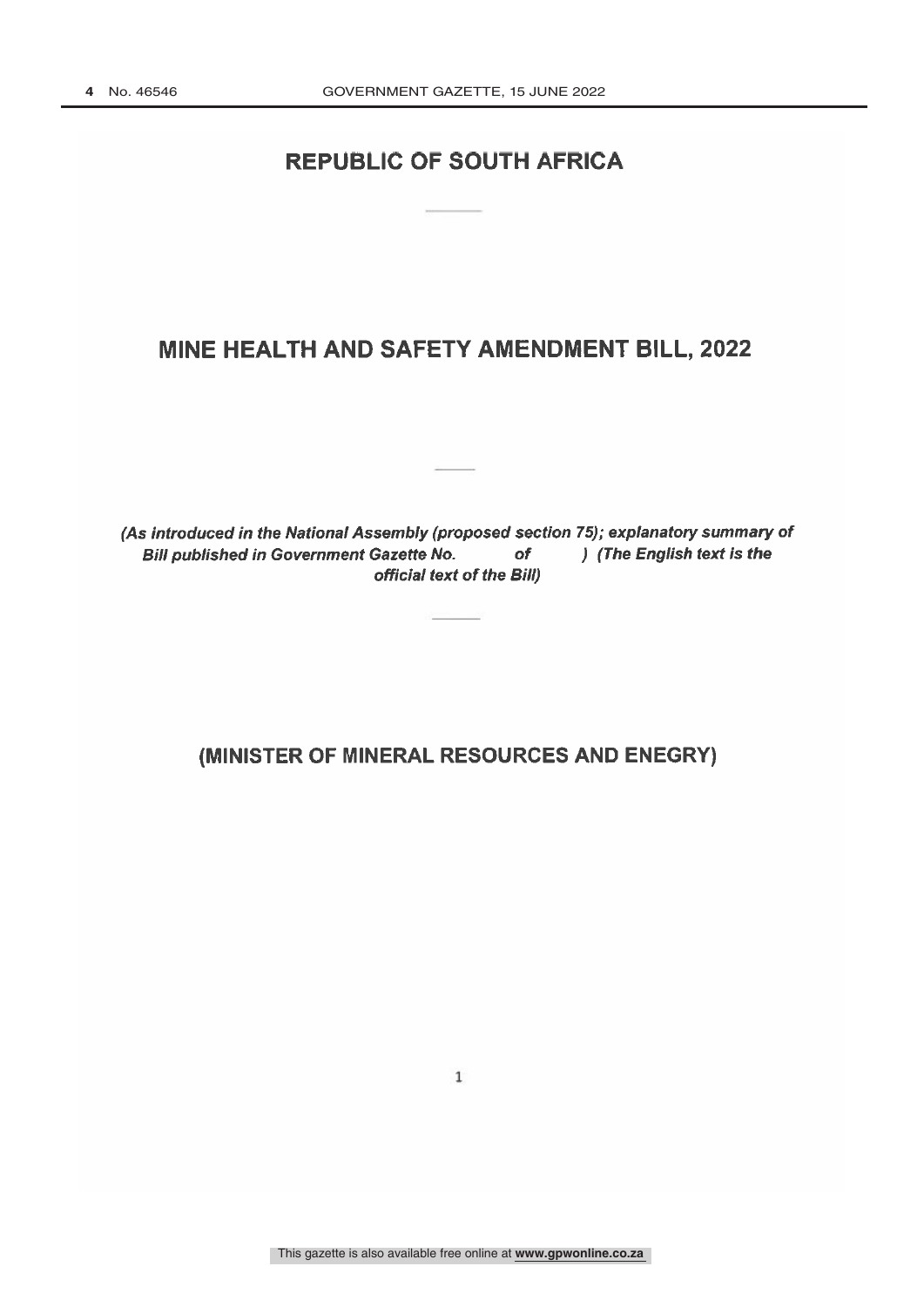## **GENERAL EXPLANATORY NOTE:**

Words in bold type in square brackets indicate omissions from existing E Ť enactments.

Words underlined with a solid line indicate insertions in existing enactments.

# **BILL**

To amend the Mine Health and Safety Act, 1996, so as to streamline administrative processes; to strengthen enforcement provisions; to reinforce offences and penalties; to amend certain definitions; and to provide for matters connected therein.

RE IT ENACTED by the Parliament of the Republic of South Africa, as follows:-

## Amendment of section 2 of Act 29 of 1996, as amended by section 1 of Act 72 of 1997.

1. Section 2 of the Mine Health and Safety Act, 1996 (herein referred to as the Principal Act) is hereby amended by the substitution in subsection (1) for paragraph (d) of the following paragraph:

"(d) if the employer is a [body corporate] company, and employs more than 50 employees, publish and distribute the report referred to in paragraph (c), in an appropriate form, to the [body corporate] *company*'s shareholders or members."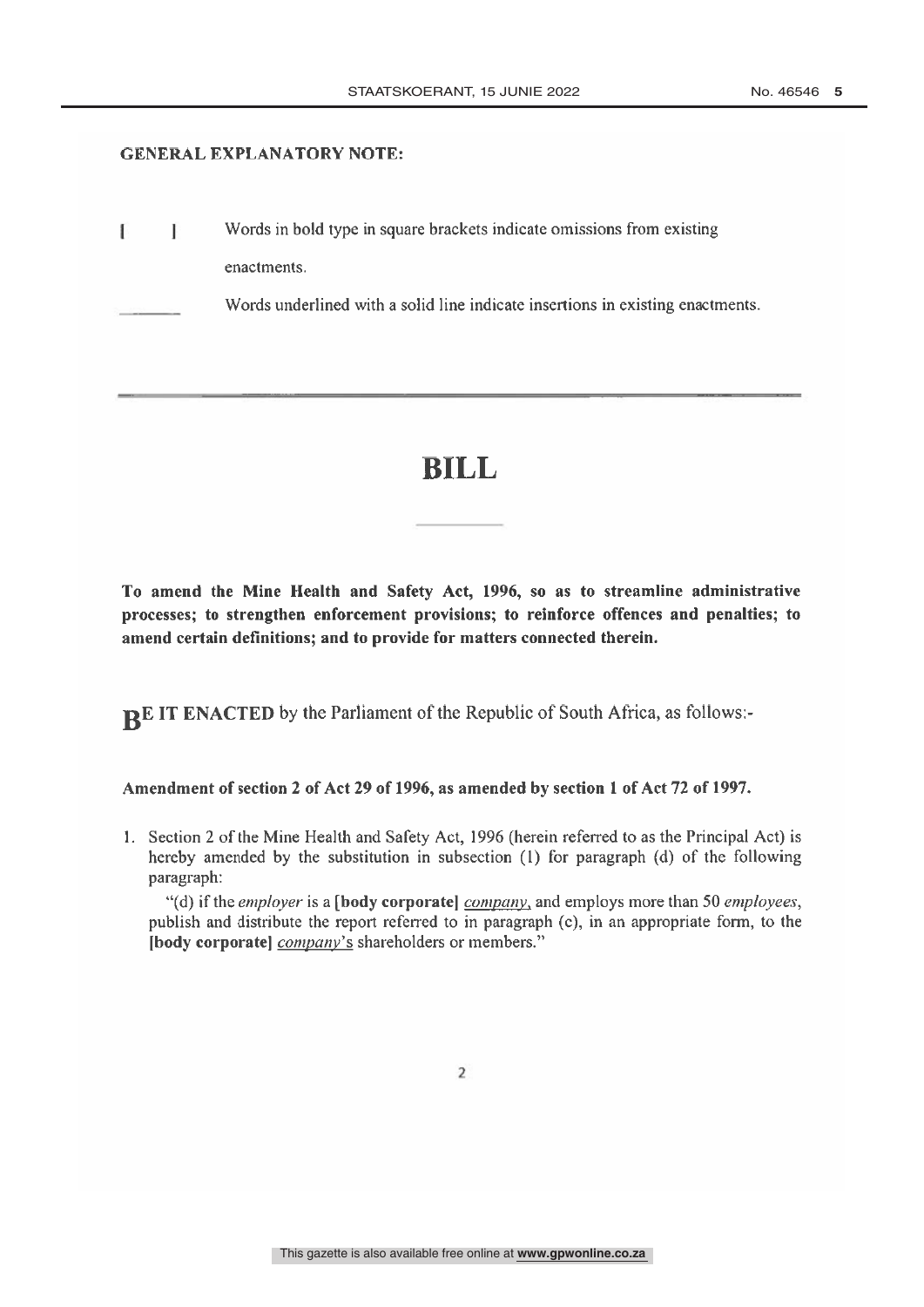## Amendment of section 2A of Act 29 of 1996, as inserted by section 2 of Act 72 of 1997 and amended by section 2 of Act 74 of 2008

- 2. Section 2A of the principal Act is hereby amended-
	- (a) by the substitution for subsection  $(3)$  of the following subsection:

"(3) If the employer is a [body corporate] company, the functions of the Chief Executive Officer contemplated in subsections  $(1)$  and  $(2)$  may be performed by a member of the board of the [body corporate] *company* designated by the board." and

(b) by the insertion of subsection  $(3)(A)$  after paragraph  $(3)$ :

" $(3)(A)$  the functions contemplated in terms of subsection (2) may be performed by the member of the board after approval by the board

(c) by the deletion of subsections 6."

#### **Insertion of section 2B in Act 29 of 1996**

3. The following section is hereby inserted in the principal Act after section 2A:

### "Appointment of Chief Executive Officer"

"2B. (1) The employer of every mine that is being worked must appoint a chief executive officer.

(2) The Chief Executive Officer must perform all functions of the employer, including making any appointments in terms of this Act.

(3) If the employer is a company, the Chief Executive Officer must be a member of the board of that company.

(4) The Chief Executive Officer must be responsible for the health and safety of employees and persons who are not employees but who may be directly affected by the activities at the mines.

(5) Where the employer is not a company, an owner of a mine must be responsible for the health and safety of employees and persons who are not employees but who may be directly affected by the activities at the mine.

(6) The employer must inform the Chief Inspector of Mines, in writing, within seven days of the appointment of the Chief Executive Officer.

(7) The information to the Chief Inspector of Mines must include the-

(i) name of the Chief Executive Officer;

(ii) nature of the Chief Executive Officer's functions; and

(iii) names of the managers under the Chief Executive Officer 's control."

Amendment of section 3 of Act 29 of 1996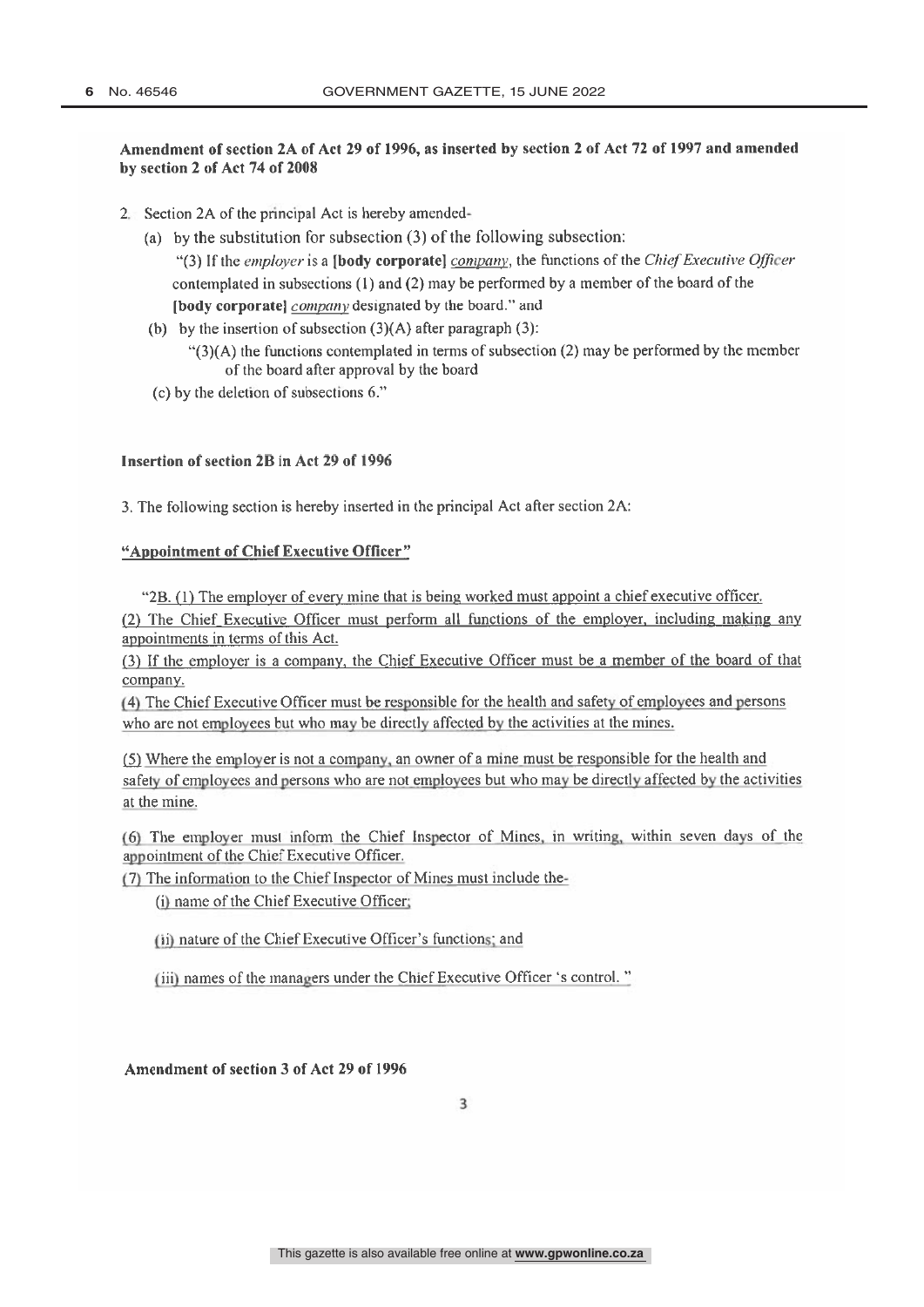Section 3 of the principal Act is hereby amended by deletion of subsection (3)  $4.$ 

## Amendment of section 6 of the Act 29 of 1996, as amended by section 6 of Act 72 of 1997

- Section 6 of the principal Act is hereby amended- $5<sub>1</sub>$ 
	- (a) by the addition in the following subsection:

"(2) Every employer must ensure that suitable, and sufficient quantities of all necessary personal protective equipment are available to enable every employee who is required to use that equipment to be able to [do so] use such equipment effectively for personal protection;" and

(b) by the addition of the following subsection:

"(4) All personal protective equipment supplied in terms of this section must be suitable in terms of -

- (a) size and fit;
- (b) type of workplace hazards;
- $(c)$  purpose,
- (d) nature of work to be undertaken and
- (e) gender.

## Amendment of section 7 of the Act 29 of 1996, as amended by section 7 of Act 72 of 1997

Section 7 of the principal Act is hereby amended by the addition of the following subsection: 6. Where this Act requires the employer or a manager to appoint any person to  $^{\prime\prime}(6)$ perform any functions contemplated in this Act and such appointment is not made, the employer must ensure that the functions of the person who should have been appointed are performed".

## Amendment of section 9 of Act 29 of 1996, as amended by section 7 of Act 72 of 1997

- $7.$ Section 9 is hereby amended by the insertion of subsection 8 after subsection 7:
	- "(8) Every employer must comply with the requirements of the code of practice by such employer, in terms of subsection (2) and (3).

## Amendment of section 10 of the Act 29 of 1996, as amended by section 3 of Act 74 of 2008

8. Section 10 of the principal Act is hereby amended-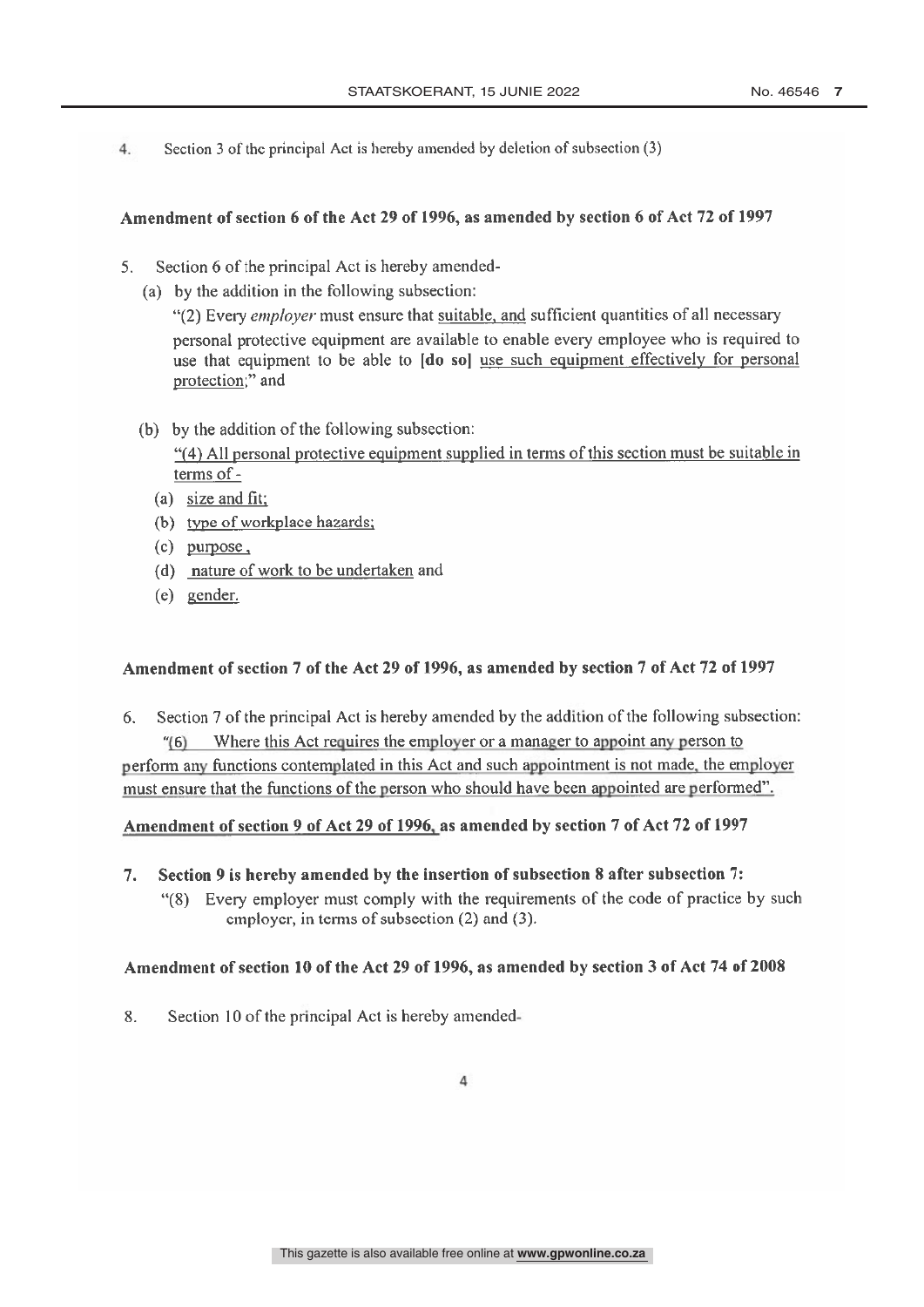by the substitution in subsection  $(1)$  for the words preceding paragraph (a) of the following  $(a)$ words:

"(1) [As far as reasonably practicable] Every employer must-";

by the substitution for subsection (2) for the words preceding paragraph (a) of the following  $(b)$ words:

"[As far as reasonably practicable] Every employer must ensure that every employee is properly trained, the nature of which training must be determined by the employer having regard to the needs of the work to be performed".

 $(c)$ by the substitution for subsection (4) of the following subsection:

> The employer must keep a record of all formal training provided in respect of each  $(4)$ employee in terms of subsection (2) [.] readily available."

## Amendment of section 11 of the Act 29 of 1996, as amended by section 4 of Act 74 of 2008

Section 11 of the principal Act is hereby amended by the deletion of subsection (5), (5A), 9.  $(5B)$ ,  $(6)$ ,  $(7)$  and  $(8)$ .

### Insertion of section 11A in Act 29 of 1996

 $10.$ The following section is hereby inserted in the principal Act after section 11:

#### "Investigation by employer

## "11A. (1) Every employer must:

- conduct an investigation into every:  $(a)$ 
	- accident that must be reported in terms of this Act;  $(i)$
	- (ii) serious illness; and
	- (iii) health threatening occurrence.
- (b) commence with an investigation referred to in paragraph (a) within 10 days from the date of such accident, serious illness or health threatening occurrence;
- (c) consult the *health and safety committee* on any investigation in terms of this section;
- (d) conduct the investigation in co-operation with the *health and safety representative* responsible for the working place in which the investigation takes place.
	- On completion of each investigation, the employer must prepare a report that:  $(2)$
- (a) identifies the causes and underlying causes of the accident, *serious illness* or *health threatening* occurrence: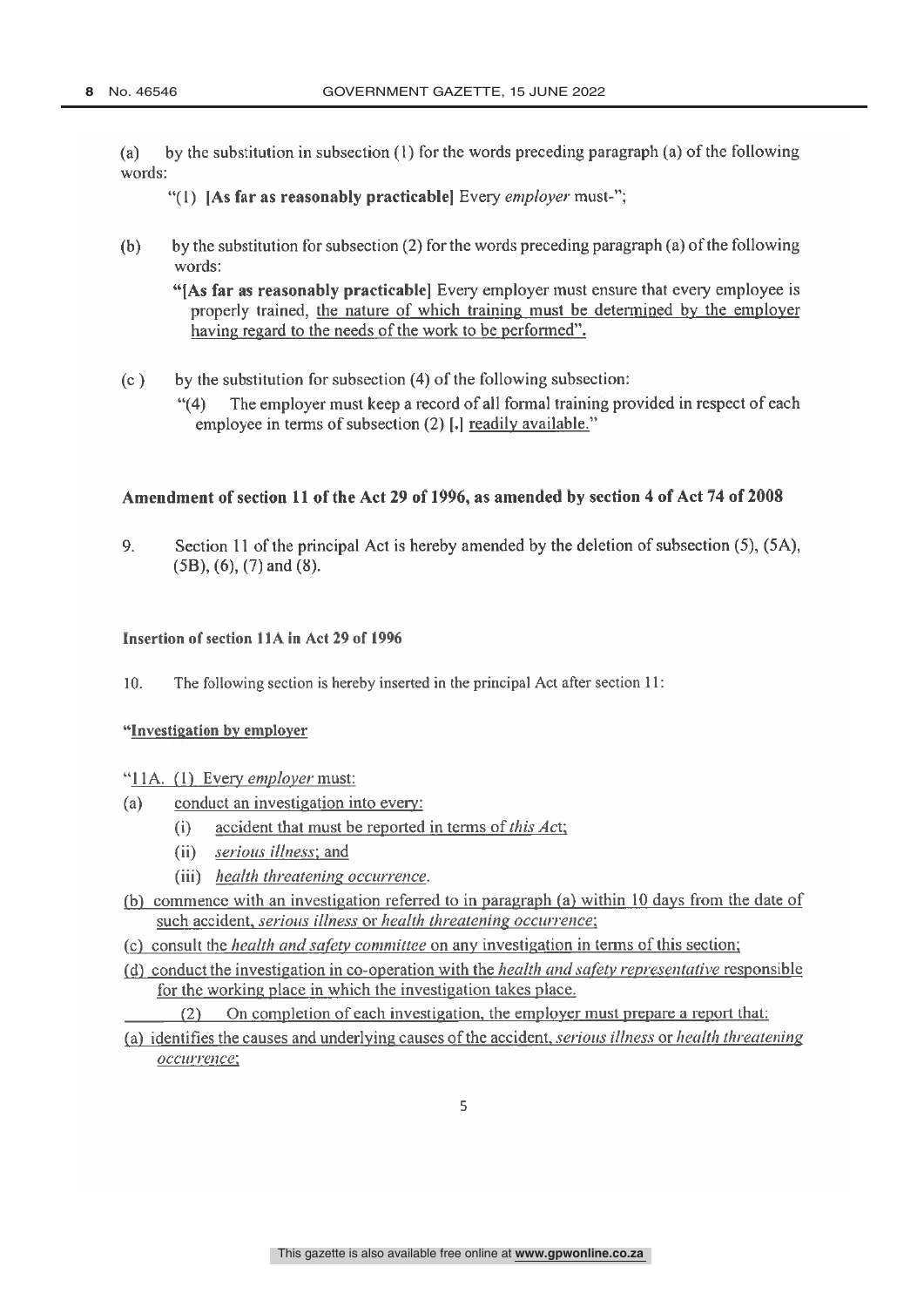- (b) identifies any unsafe conditions, acts or procedures that contributed in any manner to the accident, serious illness or health threatening occurrence;
- (c) makes recommendations to prevent a similar accident, *serious illness* or *health threatening* occurrence:

The employer must deliver a copy of the report referred to in subsection (2) within  $(3)$ 30 days from the start of the investigation of the accident, *serious illness* or *health threatening* occurrence or such longer period as permitted by the Principal Inspector of Mines under subsection  $(5)$ .

(4) If there is no *health and safety committee* the *employer* must deliver a copy report to the *health and safety representative responsible* for the working place that has been investigated.

 $(5)$  An investigation in terms of subsection (1) must be completed within 30 days from the date of the accident, *serious illness* or *health threatening occurrence* being investigated or such longer period as the *Principal Inspector of Mines* may permit on request of the employer.

(6) The employer must notify the *Principal Inspector of Mines* of any accident or occurrence at a mine that results in-

(a) serious injury:

(b) serious illness; or

(c) death

of any person, in order to allow the *Principal Inspector of Mines* to instruct an *Inspector* to conduct an investigation simultaneously with the *employer* as required in section (1).

 $(7)$  An investigation referred to in subsection  $(1)$  may be held jointly with an investigation conducted by an *Inspector* in terms of section 60.

(8) If there is no *health and safety committee* at a mine, the consultations required in subsection  $(1)(c)$  must be held with-

(a) the health and safety representatives; or

(b) the employees at the mine if there is no health and safety representative at the

mine.

(9) In the event of an incident in which a person died, or was injured to such an extent that he or she is likely to die, or suffered a loss of a limb or part of the limb, no person may without the consent of the *Principal Inspector of Mines* disturb the scene where the incident occurred or remove any article or *substance* involved in the incident. Provided that an article or substance may only be removed for the purposes of-

(a) preventing any further incident:

(b) removing the injured or the dead; or

(c) rescuing any person from danger."

## Amendment of section 12 of the Act 29 of 1996

 $11.$ Section 12 of the principal Act is hereby amended-

by the amending of the heading of the following section:  $(a)$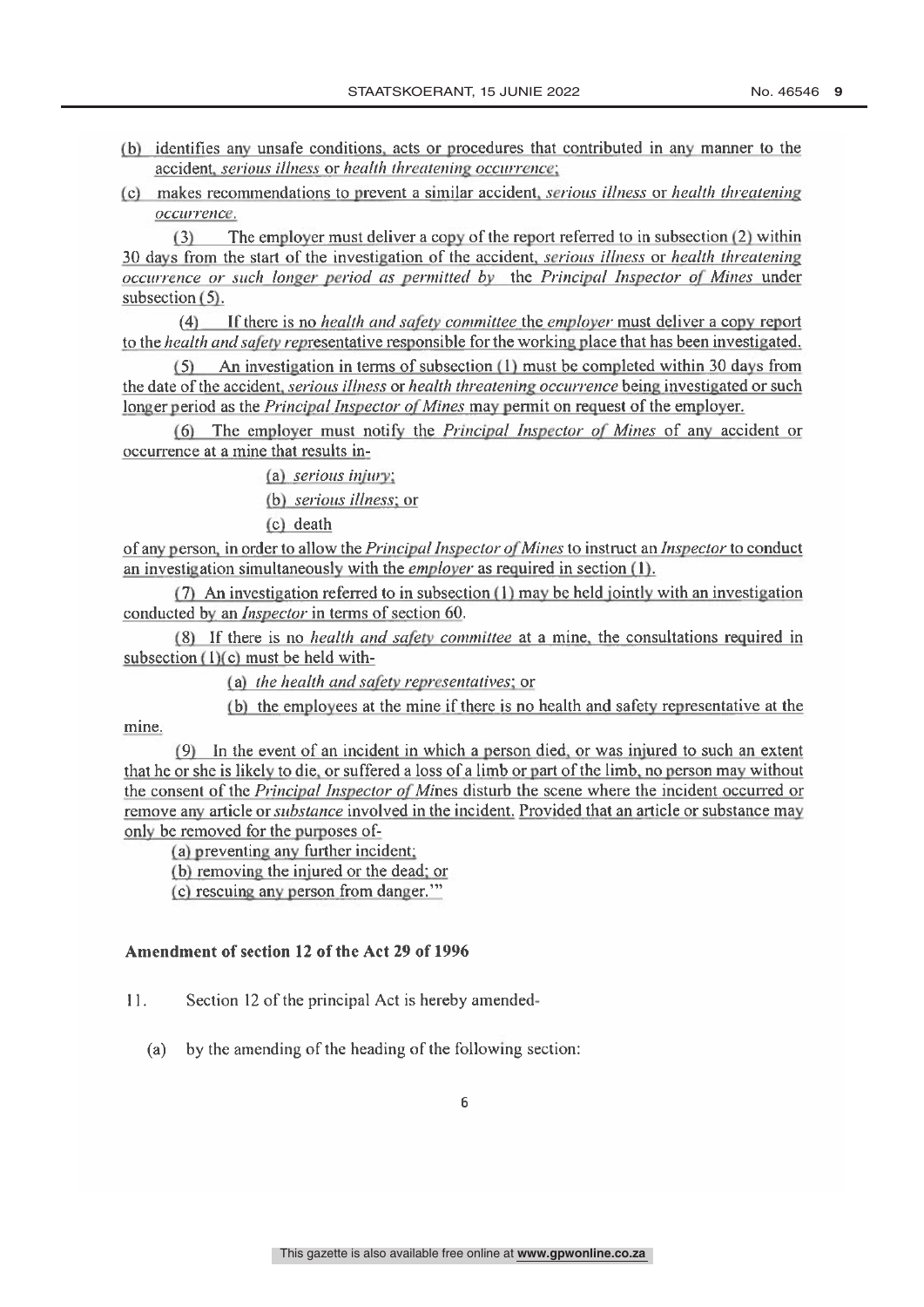## "Employer to conduct provide mine environmental engineering and occupational hygiene [measurements] services"

(b) by the substitution for subsection (1) of the following subsection:

"(1) The employer must **[engage the]** appoint on a part-time or full-time **[services of]** basis, a person [qualified in occupational techniques to measure levels of exposure to hazards at the mine to provide mine environmental engineering and occupational hygiene services at the mine, including but not limited to measuring and assessing levels of exposure to health hazards, recommending and monitoring the effectiveness of control measures, and reporting thereon to the employer".

#### (a) if required to do so by regulation or a notice in the Gazette; or

(b) if after assessing risks in terms of section  $11(1)$ , it is necessary to do so.] and

(c) by the addition of the following subsection:

"(4) The *employer* must supply the person referred to in subsection  $(1)$  with the means to perform his or her functions."

#### Amendment of section 13 of the Act 29 of 1996, as amended by section 13 of Act 74 of 2008

12. Section 13 of the principal Act is hereby amended-

(a) by the substitution in subsection  $(3)$  (a) for the words preceding subparagraph (i) of the following words:

"lengage thel appoint on a part-time or full-time basis [services of]-

- (b) by the addition in subsection  $(3)(a)$  of the following subparagraph:
	- in so far as it is necessary, other Occupational Health Practitioners who are " $(ii)$ registered with Health Professional Council of South Africa, South African Nursing Council or any other relevant professional body and who holds a qualification in occupational health.

## (c) by the substitution in subsection  $(4B)$  paragraphs (b) and (c) of the following paragraph:

- "(b) his or her [practice] professional registration number; and"
- (c) whether the occupational medical practitioner is **[engaged]** appointed on a fulltime or part-time basis[.].";
- (d) by the addition in subsection  $(4B)$  of the following subsection:
	- "(d) the confirmation of registration of the Occupational Medical Practitioner's qualifications with the Health Professional Council of South Africa; and"
- (e) by the insertion of subsection (4C) after subsection (4B):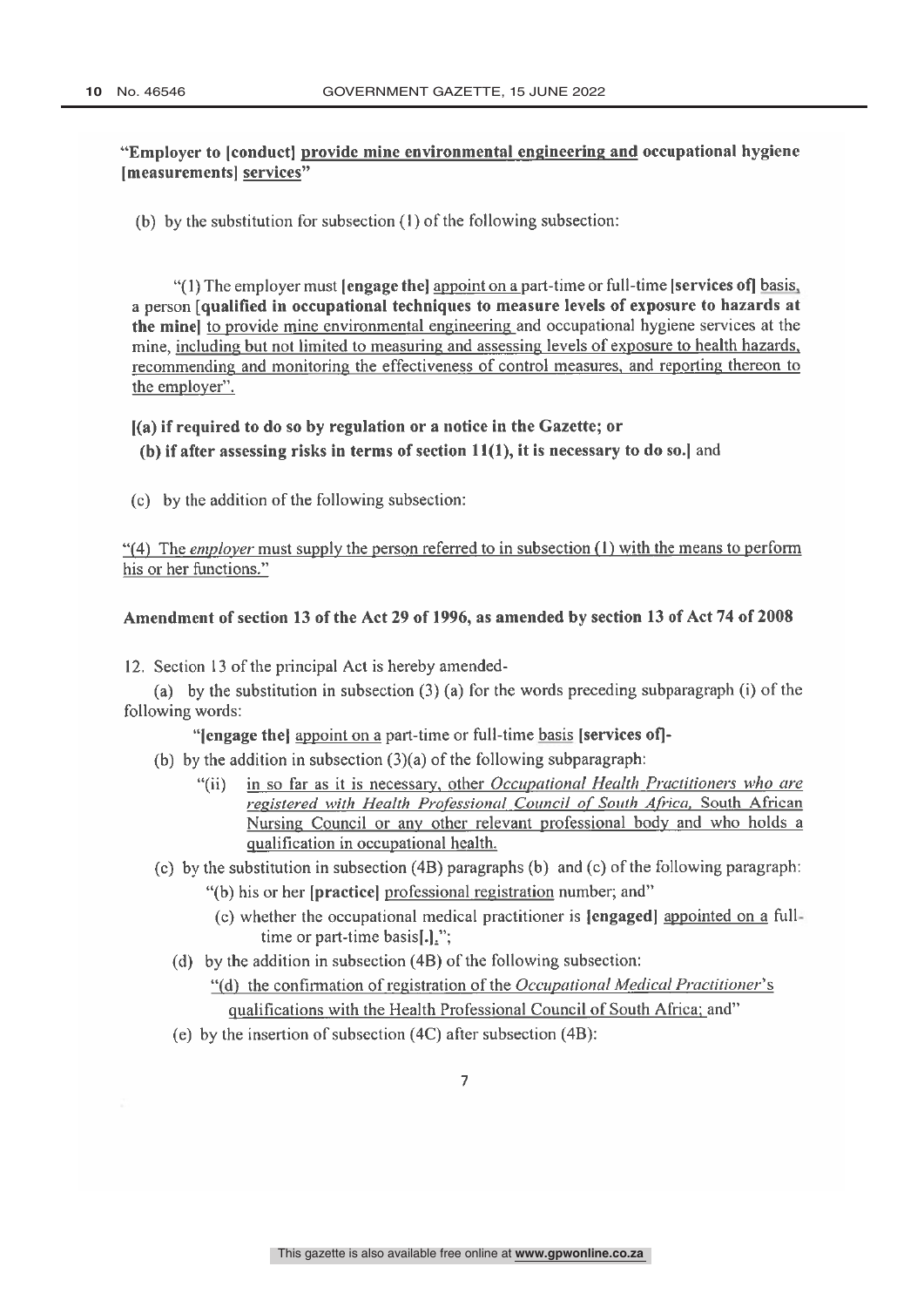"(4C) An employer must ensure that the occupational Medical Practitioner issues a Certificate of fitness for work for every medical examination conducted in terms of subsection  $(2)(c)$ ."

## Insertion of section 13A in Act 29 of 1996

 $13.$ The following section is hereby inserted in the principal Act after section 13:

## "Findings of unfitness to work"

"13A (1) The Occupational Medical Practitioner must, within seven days of deciding that an employee is unfit to perform any category of work, in writing inform the employee that he or she has been found unfit to perform work and that the employee has the right to appeal against the decision to the Medical Inspector within a period of 30 days of the decision.

(2) The employer must in the prescribed form and manner report to the Medical Inspector any dismissal by the employer of an employee on grounds of unfitness to perform work."

## Amendment of section 17 of Act 29 of 1996

- 14. Section 17 of the principal Act is hereby amended  $-$ 
	- (a) by the addition of the following subsection after paragraph  $(4)(b)$

"(4)(c) within 7 days of producing an exit certificate, in writing inform the employee that the employee has the right to appeal any decision or finding in the exit certificate to the medical inspector within 30 days".

## Amendment of section 20 of Act 29 of 1996, as amended by section 11 of Act 72 of 1997 and section 7 of Act 74 of 2008

- 15. Section 20 of the principal Act is hereby amended
	- by the insertion after subsection (2) of the following subsection:  $(a)$

"(2A) The Medical Inspector must, after receiving an appeal lodged under subsection (1), within 7 days confirm receipt of the appeal and inform the employer of such appeal.":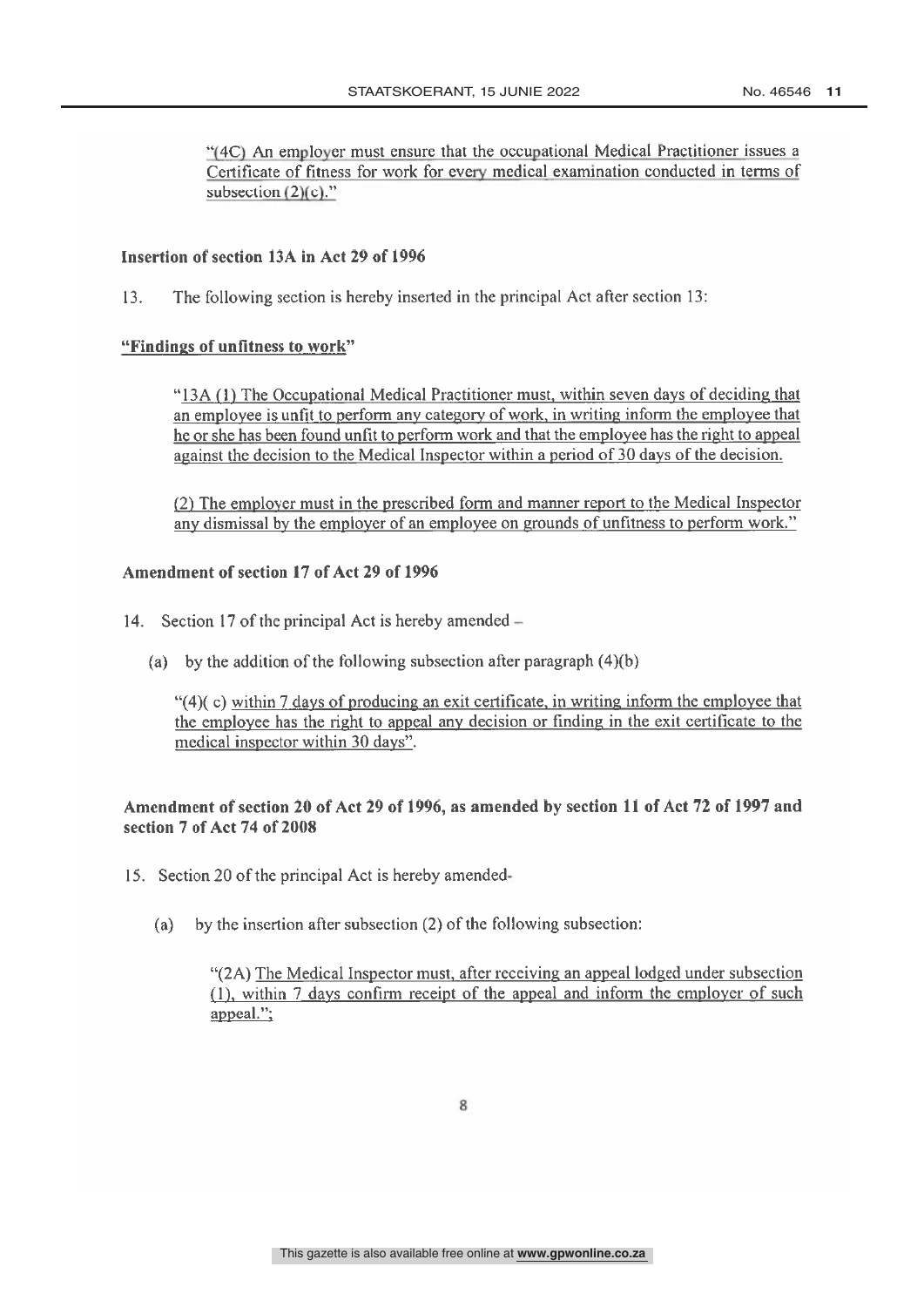(b) by the insertion after subsection 2A of the following subsection:

"(2B) The employer must, within 7 days of receipt of a notification under subsection (2A), provide the medical inspector with the reasons for the decision or finding appealed against."

(c) by the insertion of the following subheading

## "Employer's duty to report dismissal based on unfitness to perform work"

"(2C) The employer must in the prescribed form and manner report to the Medical Inspector any dismissal by the employer of an employee on grounds of unfitness to perform work relating to disability, injury or illness attributable to occupational cause."

(d) by the substitution for subsection  $(4)$  of the following subsection:

The medical practitioner referred to in subsection (3) must report to the Medical  $(4)$ Inspector, who must then consider the appeal and, within 60 days after the lodging of the appeal  $-$ 

- confirm, set aside and vary the decision or finding of the occupational medical  $(a)$ practitioner; or
- substitute any other decision or finding for that decision or finding[.] and notify  $(b)$ the employer and employee who has lodged the appeal of such decision or finding."; and

## Amendment of section 42 of Act 29 of 1996, as amended by section 19 of Act of 1997 and section 11 of Act 74 of 2008

16. section 42 of the principal Act is hereby amended; (a) by the substitution in paragraph  $(1)$  for the following paragraph

"(1) The Council consists of-

(a) five [members] persons representing employers in the mining industry;

(b) five [members] persons representing employees in the mining industry;

(c) **[four members]** five persons representing Departments of the State; and"

Amendment of section 43 of Act 29 of 1996, as amended by section 19 of Act of 1997 and section 11 of Act 74 of 2008

17. Section 43 of the principal Act is hereby amended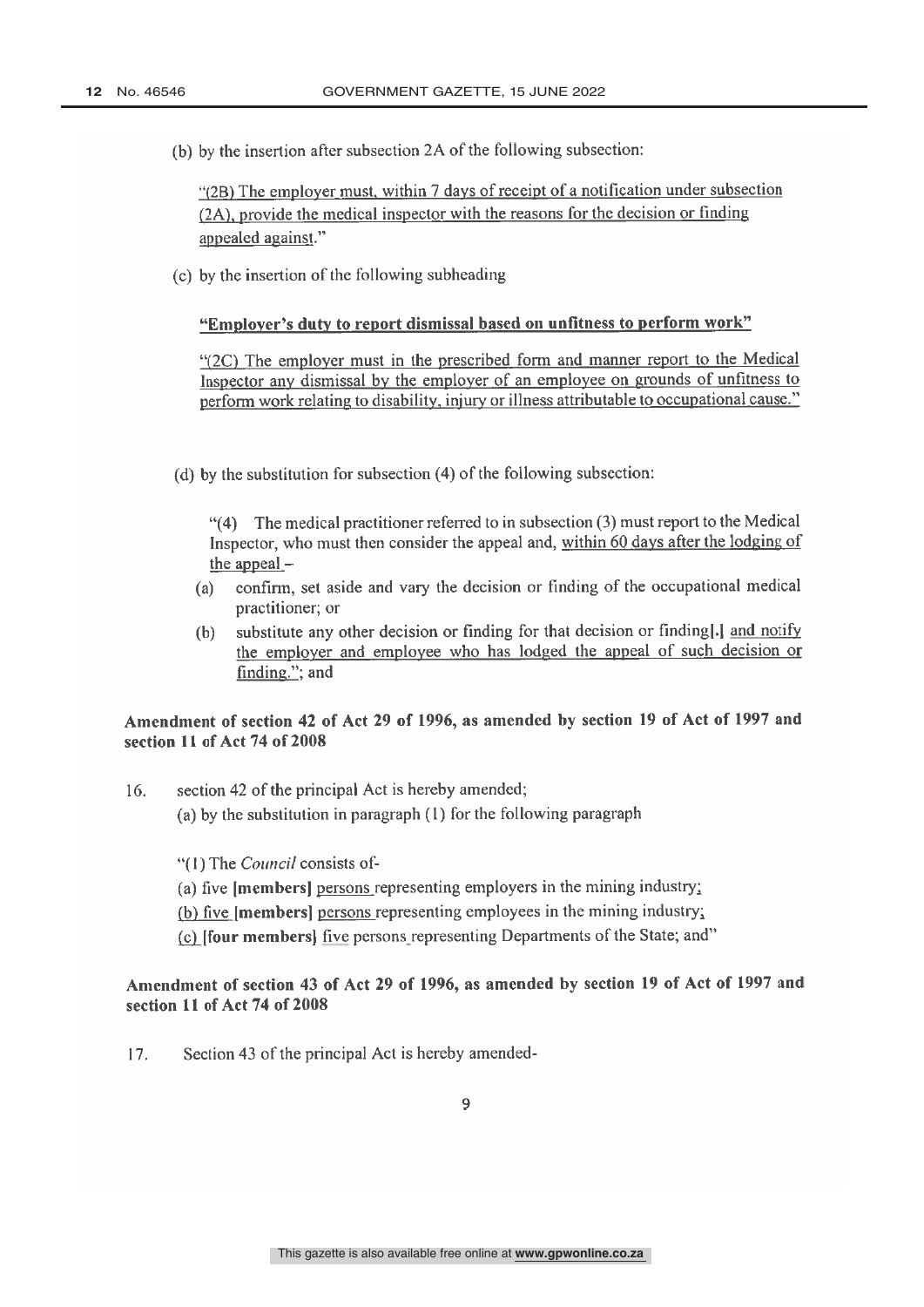(a) by substitution in paragraph (a) for the following paragraph:

"(a) advice the *Minister* on *health* and *safety* at *mines* [, including but not limited to, any legislation on *mine* rehabilitation in so far as it concerns health and safety];

(b) by the insertion, after paragraph (eA) of the following paragraphs:

"(eB) establish and control an administrative fine fund for the fines imposed in terms of section 55B.

(eC) subject to the approval of the *Minister*, use the monies collected in terms of section 55B for the promotion of *health* and *safety* in the mining industry;

(eD) in its annual report, reflect the financial affairs of the fund; and".

## Amendment of section 47 of Act 29 of 1996, as amended by section 13 of Act 74 of 2008.

- 18. Section 47 of the principal Act is hereby amended-
	- (a) by the substitution for subsection  $(1)$  of the following subsection:

 $\frac{4}{1}$  $(a)$  a juristic person to be known as a] The Mine Health and Safety Inspectorate is hereby established.

## [(b) The Public Finance Management Act, 1999 (Act No. 1 of 1999), applies to the Inspectorate.]

(b) by the addition of the following subsections:

"(3) The *Minister* must appoint an *officer* with prescribed qualifications and appropriate experience as Principal Inspector of Mines, for each region contemplated in subsection  $(2)$ "

"(4) The *Minister* must:

(a) appoint an *officer* with prescribed qualifications and experience as a *Medical* Inspector; and

(b) appoint *officers* with prescribed qualifications and appropriate experience as Inspectors."

"(5) The *Minister* must furnish a prescribed Certificate to the *Medical Inspector* and to each *Inspector* appointed in terms of subsection 4, respectively;

"(6) To further the objectives of this Act the Minister may enter into written agreements with competent persons and authorize such persons to perform any or all the functions of an inspector."

"(7) The *Minister* must furnish a prescribed Certificate to each person authorized under subsection  $(6)$ ."

## Amendment of section 49 of the Act 29 of 1996, as amended by section 14 of Act 74 of 2008

19. Section 49 of the principal Act is hereby amended-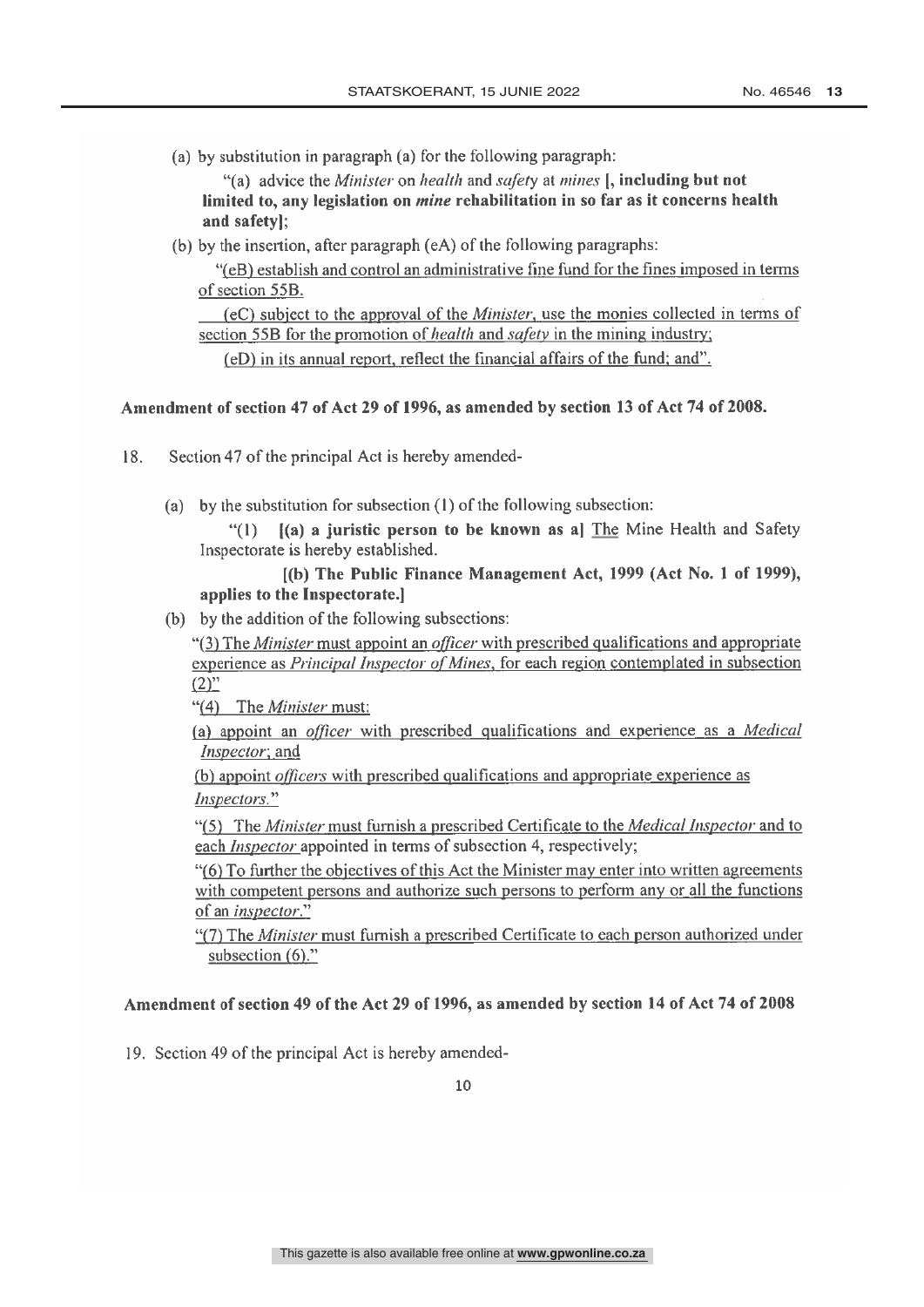- (a) by the deletion in subsection  $(1)$  of paragraphs  $(b)$ ,  $(c)$ , and  $(n)$ ;
- (b) by the deletion of subsections  $(2)$ ,
- (c) by the deletion in subsection (4) of paragraphs (a),(b), (c),  $(f)$ ,(g) (h), (i), (j), (k), (l) and  $(m)$ .
- (d) the substitution of subsection  $(5)$  for the following subsection
	- "(5) [The Chief Inspector of Mines must furnish a prescribed certificate to each person authorized under subsection (4) (b).] The Chief Inspector of Mines may issue instructions or directives on any matter affecting health and safety of employees at the mines or any persons who are not employees but who may be directly affected by the activities at the mines; and"
- (e) the deletion of subsection  $(6)$ .

#### Repeal of sections 49A and 49B of Amendment Act 29 of 1996

20. Sections 49A and 49B of the principal Act 74 of 2008 are hereby repealed.

## Amendment of Section 50, as amended by section 16 of the Act 74 of 2008

21. Section 50 of the principal Act is hereby amended by substituting subsection (7A) with the following:

"(7A) An inspector may, in order to collect or secure evidence for purposes of an investigation in terms of section 60 or an inquiry in terms of section 65-

- impose a prohibition on the functioning of any site at a mine where- $(a)$ 
	- $(i)$ a person has died;
	- $(ii)$ a serious injury or serious illness to a person has occurred; or
	- (iii) a health threatening occurrence has occurred; and

(b) block, bar, barricade or cordon off the site in such a manner as the inspector may deem necessary."

"7B) An inspector may-

- (a) impose the prohibition contemplated in subsection  $(7A)$  orally or in writing:
- (b) revoke the prohibition if the inspector has reason to believe that-
	- (i) the necessary evidence has been collected or secured; and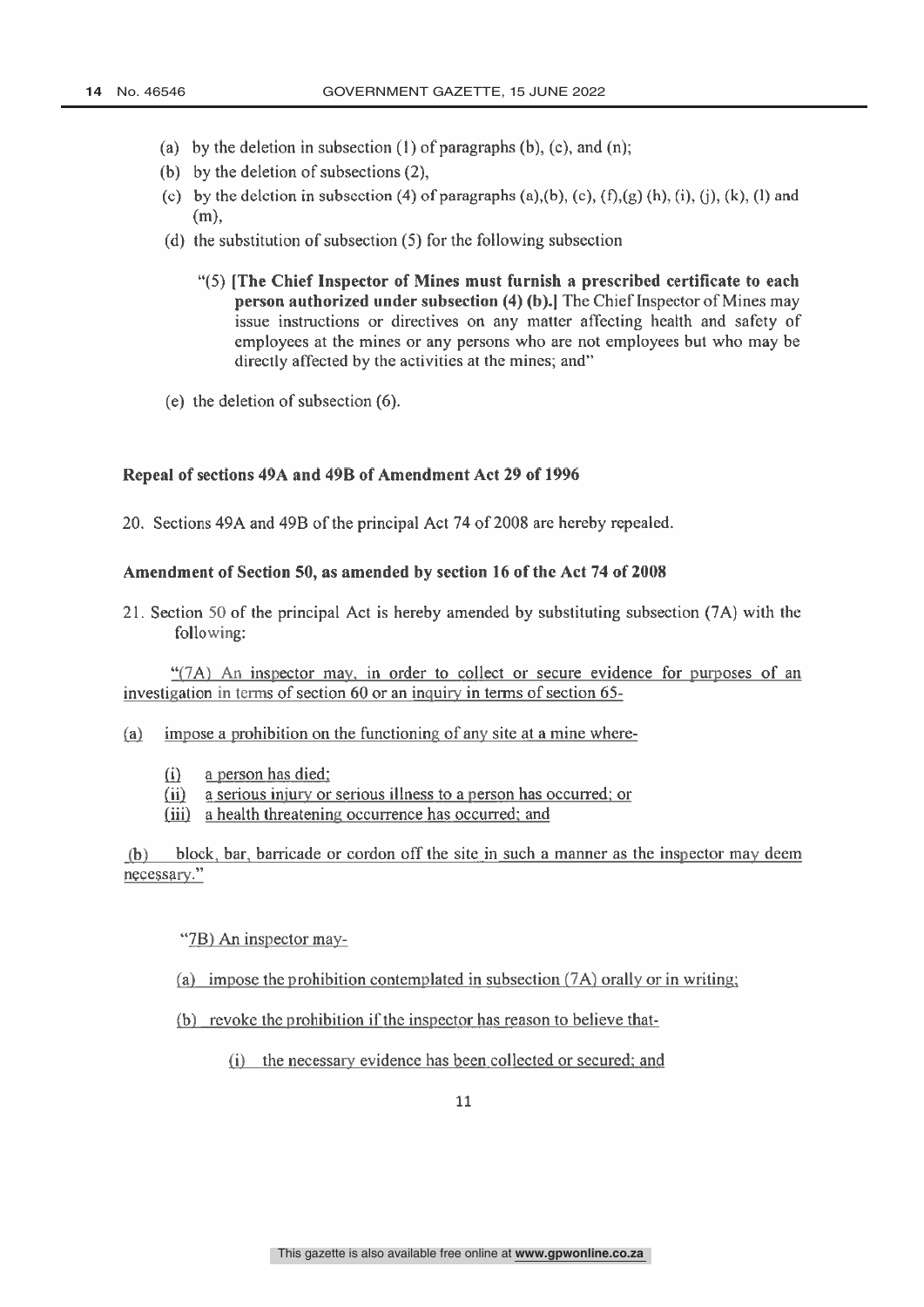(ii) the investigation or inquiry will not be jeopardized by the further functioning of the site"

"7C) If the prohibition is issued orally, the inspector must confirm it in writing and give it to a person contemplated in section  $54(2)$  at the earliest opportunity".

## Amendment of section 54 of Act 29 of 1996, as amended by section 23 of Act 72 of 1997 and section 17 of Act 74 of 2008

- 22. Section 54 of the principal Act is hereby amended
	- by the substitution in subsection  $(1)$  of the following subsection:  $(a)$ 
		- "(1) If an *Inspector* **[has reason to believe]** observes that any occurrence, practice or condition at a mine, endangers or may endanger the health or safety of any person at the mine, the Inspector may give any instruction necessary to protect the health or safety of any persons at the mine, including but not limited to:
	- (b) by the substitution in subsection  $(5)$  and  $(6)$  of the following subsections respectively:
		- "(5) Any instruction issued under subsection (1) (a) must either be confirmed, varied or set aside by the [Chief Inspector of Mines] Principal Inspector of Mines as soon as practicable.
		- "(6) Any instruction issued under subsection  $(1)(a)$  is effective from the time fixed by the *Inspector* and remains in force until set aside by the *Chief Inspector of* Mines] Principal Inspector of Mines or until the Inspector's instructions have been complied with."

## Insertion section 55C in Act 29 of 1996

23. The following section is hereby inserted in the principal Act after section 55 B:

#### "Payment of fines

55C. (1) Payment of fines imposed in terms of section 55B must be paid to the administrative fund established by the Council in terms of section 43(eB)."

## Amendment of section 57 of Act 29 of 1996, as amended by sections 27 and 28 of Act 72 of 1997 and sections 21 and 22 of Act 74 of 2008

24. Section 57 of the principal Act is hereby amended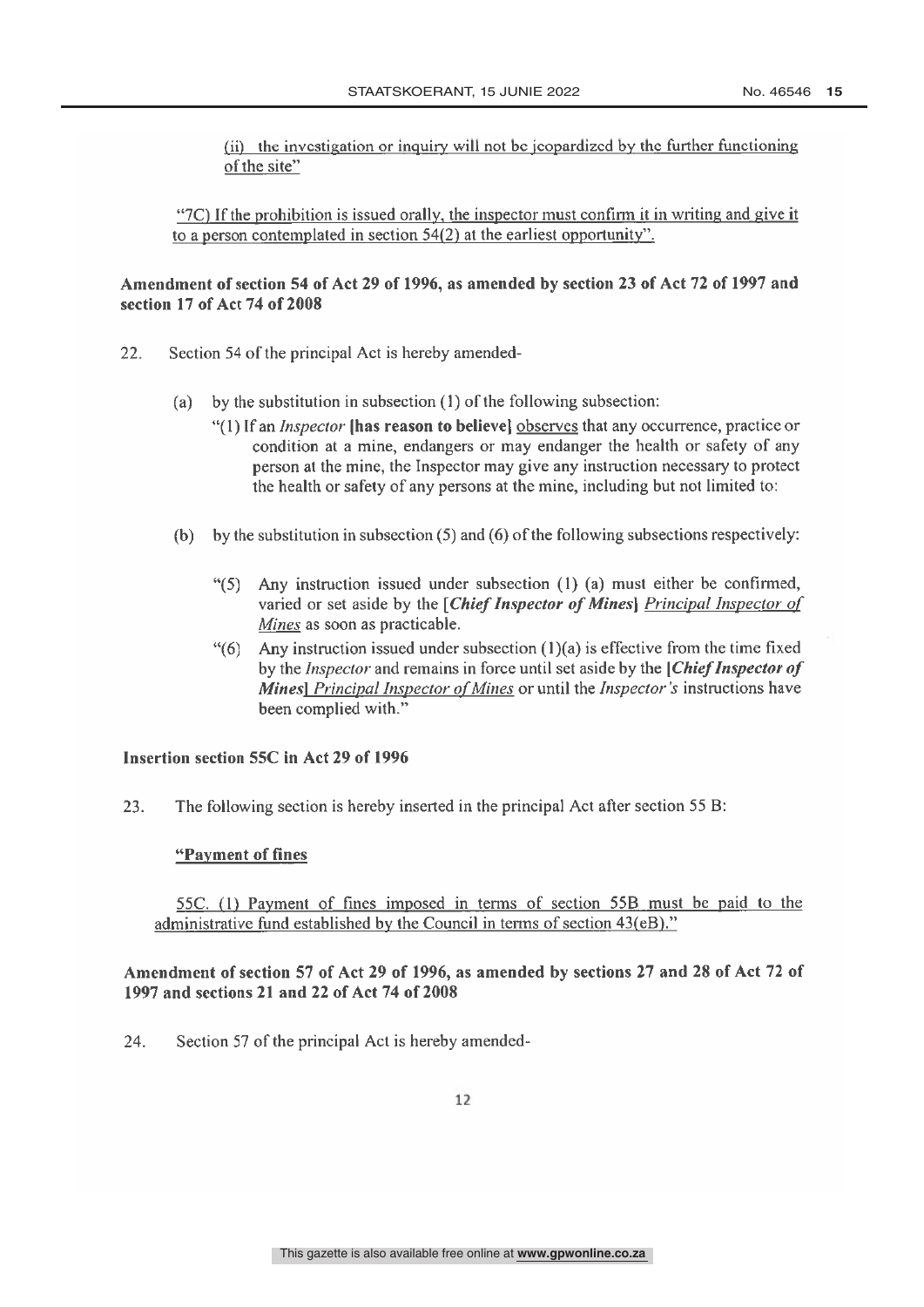$(a)$ by substitution for subsection (1) of the following subsection:

> $\frac{1}{2}$ Any person adversely affected by a decision of an *Inspector* or a decision of the Principal Inspector of Mines, except a decision contemplated in section 55B, may appeal that decision to the Chief Inspector of Mines."; and

 $(b)$ by the addition of the following subsection:

> "(4) No person may apply to the Labour Court for the review of an administrative decision, except a decision contemplated in section 55B, until that person has exhausted the appeal process contemplated in this section."

## Amendment of section 59 of Act 29 of 1996, as amended by section 29 of Act 72 of 1997

- 25. Section 59 of the principal Act is hereby amended-
	- (a) by the substitution in subsection  $(1)$  of the following subsection:
		- "(1) An appeal against a decision under either section 57, [57A] or 58 does not suspend the decision."
	- (b) by the substitution in subsection (2) of the following subsection:
		- $\lq(2)$  Despite subsection (1)-
		- an appeal in terms of section [57A or 58] 58 against a decision to impose the  $(a)$ fine suspends the obligation to pay the fine, pending the outcome of the appeal; and
		- the Labour Court may suspend the operation of the decision, of the Chief  $(b)$ *Inspector of Mines*, pending the **[determination of the matter]** outcome of the appeal, if there are any reasonable grounds for doing so."

#### Amendment of section 72 of Act 29 of 1996 as amended by section 38 of Act 72 of 1997

26. section 72 of the principal Act is hereby amended-

(a) by the substitution of subsection 3 for the following subsection:

"(3) The Chief Inspector of Mines may submit a copy of the report to the appropriate [Attorney-General] Deputy Director of Public Prosecutions."

## Amendment of section 75 of Act 29 of 1996

- 27. Section 75 of the principal Act is hereby amended-
	- (a) by the substitution for subsection  $(1)$  of the following subsection: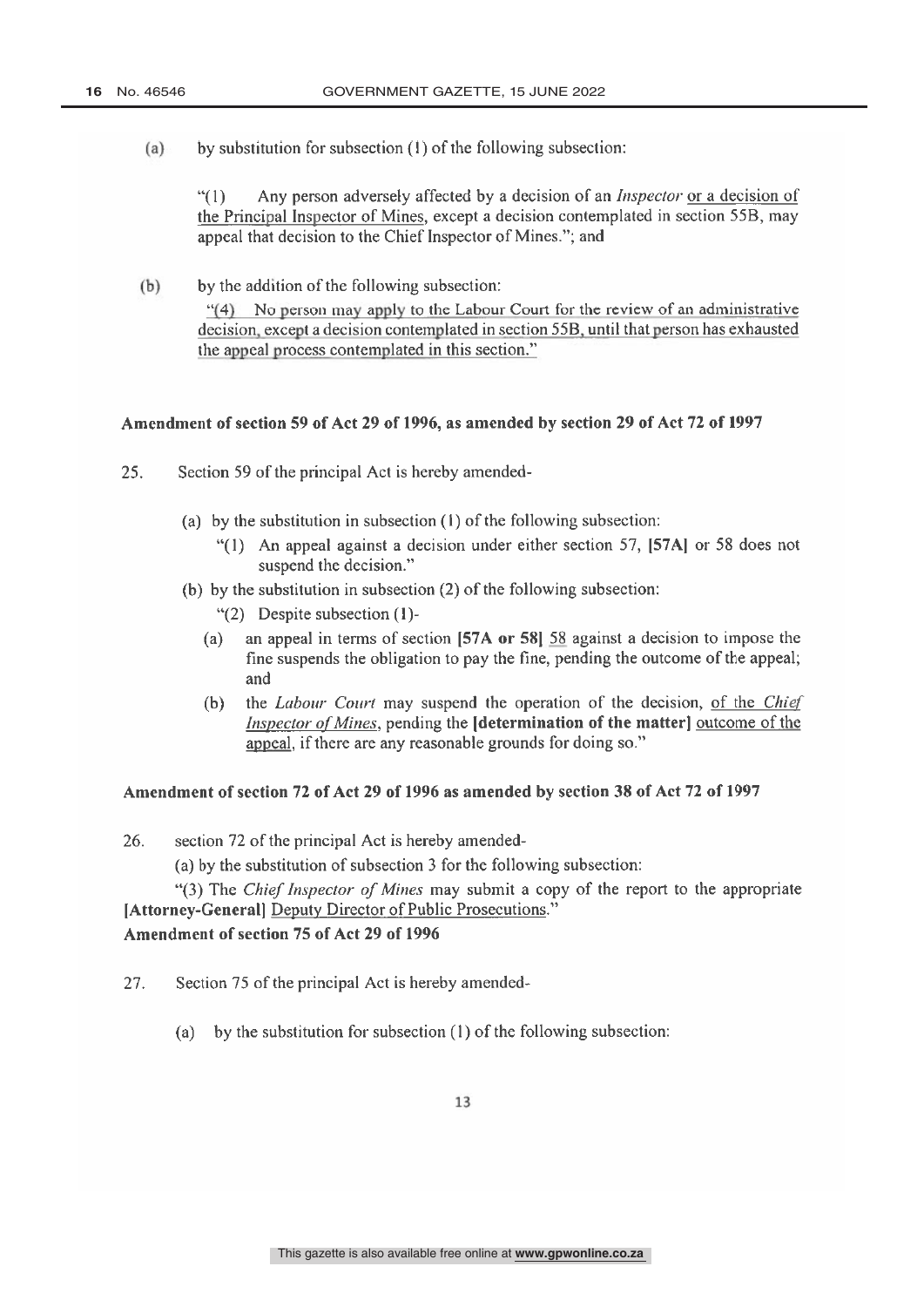For any reason relating to health and safety, the Minister may, by notice in the  $(1)$ Gazette, [may] prohibit or restrict any work or any exposure of a person to a substance or an environmental condition,  $\int$ , if  $\left[-\right]$ 

(a)] the Minister has consulted the Council on the prohibition or restriction. [; and (b) unless the Minister believes that the public interest requires the notice to be published immediately, the Minister has:

(i) published a draft of the proposed notice at least three months previously; (ii) at that time invited interested persons to submit comments and representations concerning the proposed notice within a specified period.]"

## Amendment of section 76 of Act 29 of 1996, as amended by section 25 of Act 74 of 2008

28. Section 76 of the principal Act is hereby amended-

(a) by the substitution of subsection  $(1)$  for the following paragraph:

- "(1) The Minister may, by notice in the Gazette, [may] declare that an environmental condition or a substance present at a mine is a health hazard to employees who are or may be exposed to that condition or substance  $[\cdot]$  If  $[\cdot, -(\mathbf{a})]$  the Minister has consulted the Council on the issuing of the declaration. [; and"
- (b) Unless the Minister believes that the public interest requires the notice to be published immediately, the Minister has:

(i) published a draft of the proposed notice at least three months previously; and

(ii) at that time invited interested persons to submit comments and representations concerning the proposed notice within a specified period.]"

(b) By the deletion of subsection 3:

"[(3) The Minister may enter any mine at any time only for the purposes of health hazards]"

#### Amendment of section 80 of Act 29 of 1996

29. The following section is hereby inserted in the principal Act after section 80: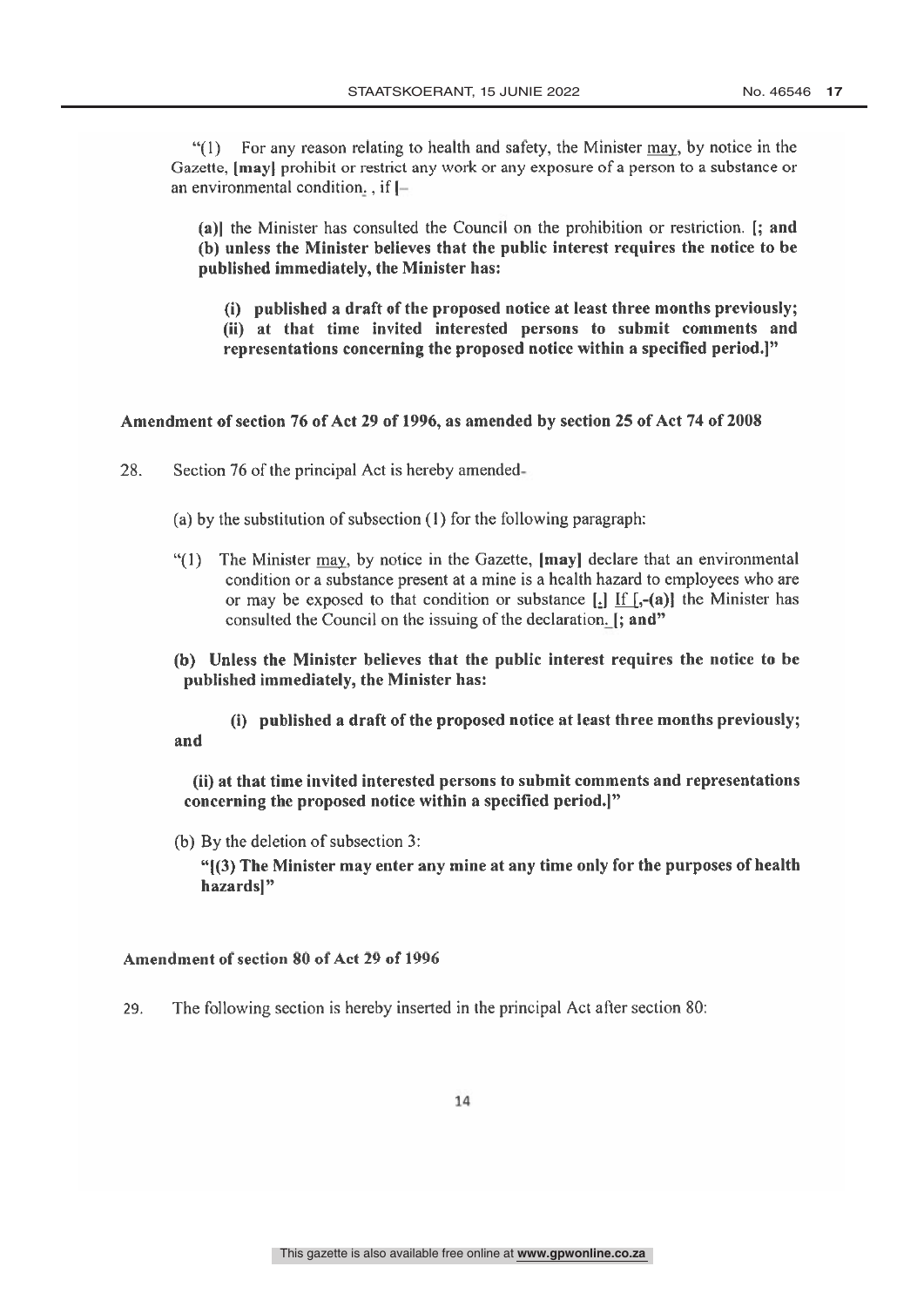"80A (1) The Minister may act in terms of this Chapter 6, without consulting the Council where required to do so, if the delay caused by the consultation would be detrimental to the public interest.

(2) If the Minister acts in terms of subsection (1), the Minister must within 30 days thereafter inform the Council of the reasons for doing so".

#### Amendment of section 85 of Act 29 of 1996

30. section 85 of the principal Act is hereby mended

(a) by the substitution of the heading for the following:

## "Juvenile employment in [underground] mines prohibited"

(b) By the substitution of subsections  $(1)(2)(3)$  for the following paragraphs:

"(1) No person may cause or permit [an employee] any person under the age of 18 years to work [underground] at a mine.

(2) No [employee] person under the age of 18 years may work [underground] at a mine.

 $(3)$  Despite subsections  $(1)$  and  $(2)$ , [an employee] any person under the age of 18 years but over the age of 16 years may work [underground] at a mine as part of vocational education or training.

## Amendment of Section 86 of Act 29 of 1996, as amended by section 26 of the Act 74 of 2008

31. The following section is hereby inserted in the principal Act after section 86:

"86A (1) An employer commits an offence if the employer contravenes or fails to comply with a duty in terms of Chapter 2 of this Act which results in -

- a) a person's death; or
- b) serious injury or illness to a person.

(2) If a chief executive officer, manager, agent or employee of the employer commits an offence by performing or omitting to perform an act and such performance or omission would have constituted an offence had it been done by the employer, that employer is equally committing an offence if the act or omission fell within the scope of the authority or employment of the chief executive officer, manager, agent or employee concerned and the employer-

(a) connived with or permitted the act or omission by the chief executive officer, manager, agent or employee concerned; or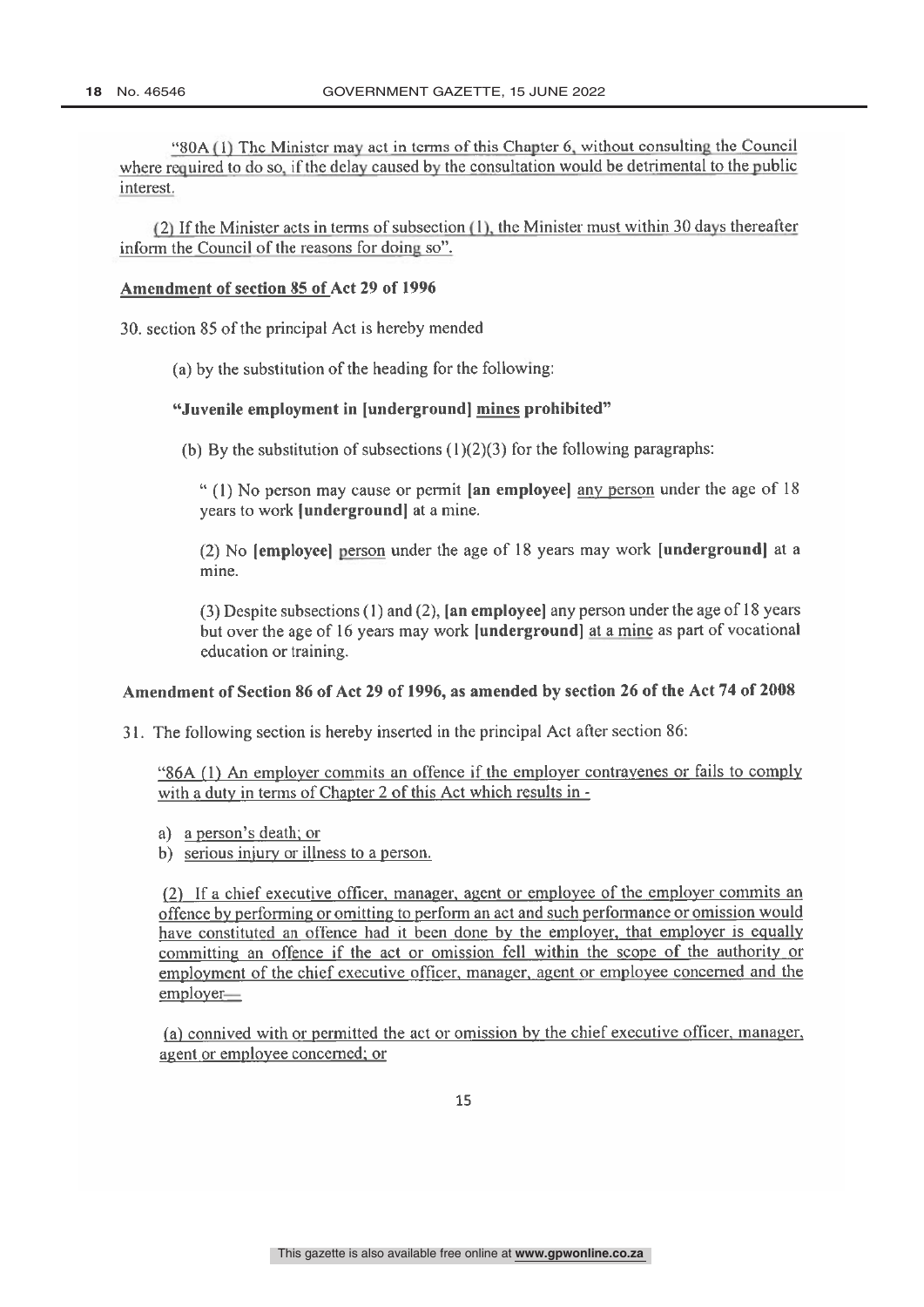(b) did not take all reasonable steps to prevent the act or omission.

(3) For the purposes of subsection (2) the fact that the employer issued instructions prohibiting the act or omission is not in itself sufficient proof that all reasonable steps were taken to prevent the act or omission

(4) For the purposes of subsection  $(1)$  —

(a) the fact that the employer issued instructions prohibiting the act or omission is not in itself sufficient proof that all reasonable steps were taken to prevent the act or omission;

(b) it is not a defense that the death of a person, injury or illness was caused by the act or omission of an employee of the employer if the act or omission fell within the scope of the authority or employment of the employee."

## Amendment of section 92 of Act 29 of 1996, as amended by section 38 of Act 72 of 1997 and section 28 of Act 74 of 2008

32. Section 92 of the principal Act is hereby amended by the substitution of subsections  $(1)(2)(3)(4)(5)$  of the following subsection:

" $(1)$  Any person convicted of an offence in terms of section 87, may be sentenced to a fine or to imprisonment to be determined by the court.

(2) Any person convicted of an offence in terms of section 90 (a) or (b) (i), may be sentenced to the penalty applicable to a similar offence in a magistrate's court.

(3) Any person convicted of an offence in terms of section 90 (c) (ii), may be sentenced to any penalty that may be imposed in law for perjury.

(4) Any person convicted of an offence in terms of this Act for which no penalty is otherwise expressly determined, may be sentenced to a fine or to imprisonment for a period not exceeding six months.

(5) Any person convicted of an offence in terms of any section mentioned in Column 1 of Table 1 of Schedule 8 may be sentenced to a fine or to imprisonment for a period not exceeding the period mentioned in Column 2 of that Table opposite the number of that section.]"

"(1) Any employer or company convicted of an offence in terms of any section of this Act may be sentenced to a fine not exceeding 10% of the employer's annual turnover in the preceding financial year as reflected in the last available financial statements, in the Republic, and the employer's exports from the Republic, whichever is greater or to imprisonment determined by a competent court."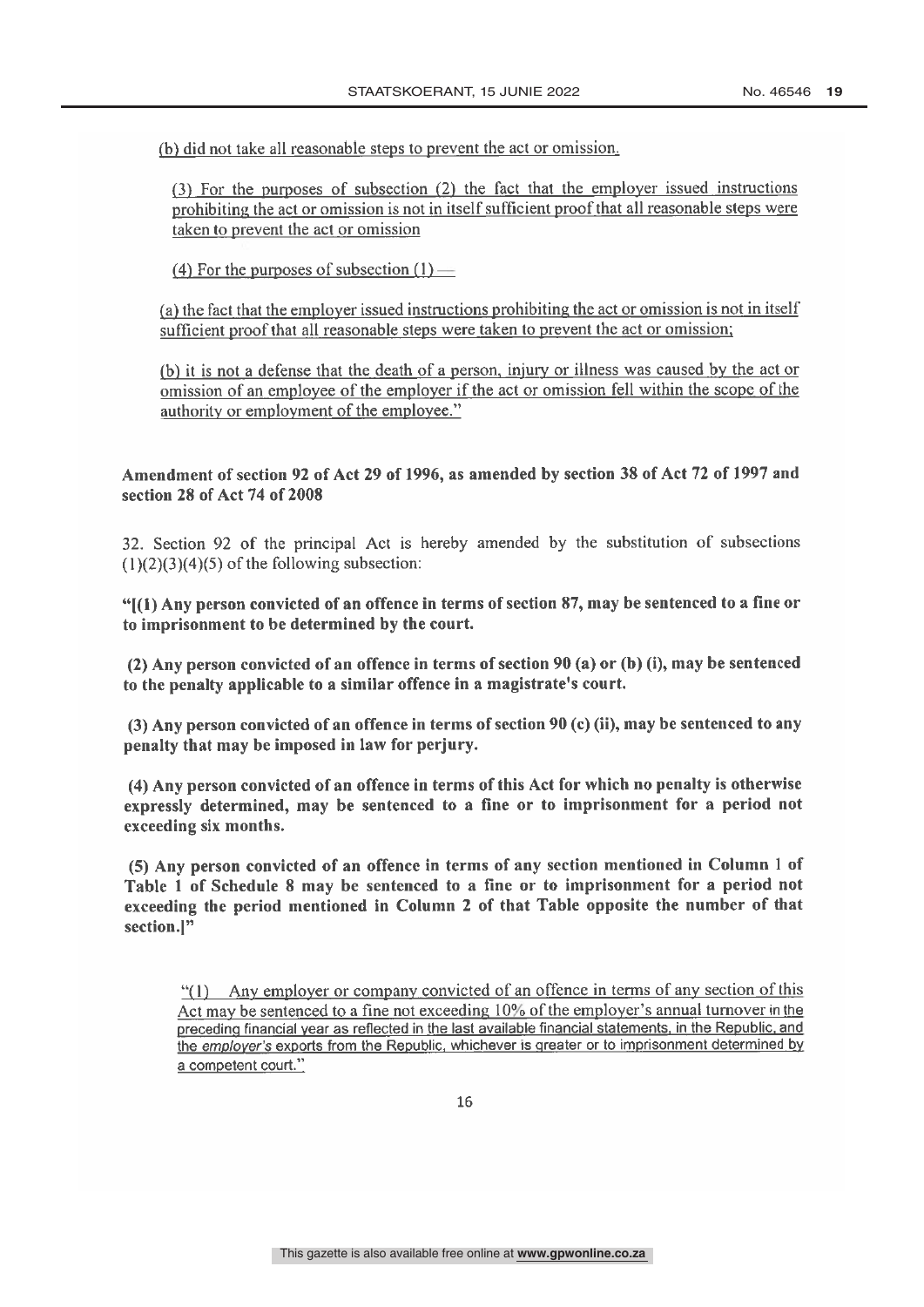### Amendment of section 93 of Act 29 of 1996

- 33. Section 93 of the principal Act is hereby amended-
	- (a) by the substitution of the heading for the following:

## "A [Magistrate's] competent Court has jurisdiction to impose penalties"

(b) by the substitution of the section for the following:

"Despite anything to the contrary contained in any other law, a **Imagistrate's** competent court has jurisdiction to impose any penalty provided for in this Act."

#### Amendment of section 96 of Act 29 of 1996, as amended by section 39 of Act 72 of 1997

34. Section 96 of the principal Act is hereby amended-

(a) by the substitution for subsection  $(1)$ ,  $(2)$ ,  $(3)$  and  $(4)$  of the following subsections, respectively:

"(1) The *Minister* may delegate any power conferred upon the *Minister* by or under this Act, except the power of making regulations to the Director General or Chief Inspector of Mines".

"(2) The Director General or the Chief Inspector of Mines may delegate any power or assign the performance of any duty conferred upon the *Director General* or *Chief* Inspector of Mines by or under this Act or any other law, to-

- (a) any *Inspector*;
- (b) any other person with appropriate knowledge and experience who is under the control of the Director General or the Chief Inspector of Mines; or
- (c) Jany other person, after consulting the Council.]

(3) A delegation or assignment under subsection (1) or (2) must be in writing, and may be subject to any conditions or restrictions determined by the Minister, Director General or Chief Inspector of Mines, as the case may be.

(4) A delegation under subsection (1) or (2) does not prevent the exercise of that power by the Minister, Director General or Chief Inspector of Mines, as the case may be."

(b) by the addition of the following subsection:

"(5) The Minister, Director General or Chief Inspector of Mines may at any time:

(a) withdraw a delegation or assignment made in terms of subsection  $(1)$  or  $(2)$ , as the case maybe; and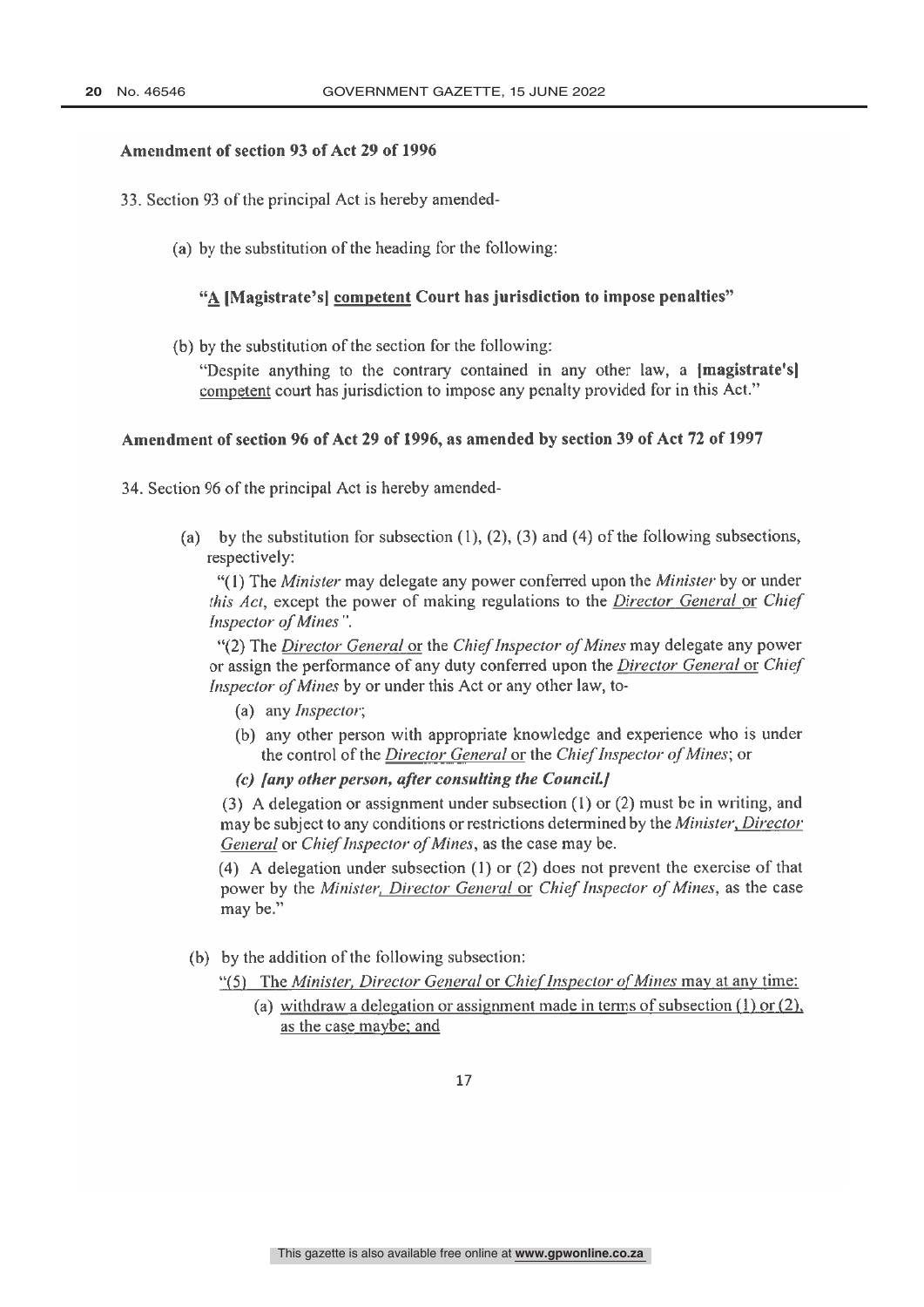(b) withdraw or amend any decision made by a person exercising a power or performing a duty delegated or assigned in terms of subsection  $(1)$  or  $(2)$ , as the case may be."

## Amendment of section 98 of the principal Act

35. Amend section 98(1) by adding the following paragraph after paragraph  $(1)(ZP)$  as follows

 $\lq(1)(ZO)$  the form and manner of reporting to the medical inspector on dismissals contemplated in section 20A".

## Amendment of section 102 of Act 29 of 1996, as amended by section 43 of Act 72 of 1997, section 110 of Act 28 of 2002 and section 30 of Act 74 of 2008.

- 36. Section 102 of the principal Act is hereby amended
	- by the insertion after the definition " 'biological monitoring" of the following  $(a)$ definition: "board' means a board of directors of a company as defined in the Companies Act, No. 71 of 2008;"
	- (b) by the insertion after the definition ".'Commission" of the following definition: "Company" means a company as defined in the Companies Act, No. 71 of 2008"
	- (c) by the substitution for the definition of "Department" of the following definition: " 'Department' means the Department [of Minerals and Energy] responsible for mineral resources;";
	- (d) by the insertion after the definition of "Department" of the following definition: " 'Director General" means the Director General of the Department;";
	- by the substitution for the definition of "*employee*" of the following definition:  $(e)$ " 'employee' means any person who is employed [or] by the *employer* or *owner* of a mine and who is working at a mine;";
	- by the insertion after the definition "engine" of the following definition:  $(f)$ "'formal training' means any relevant training contemplated in section 10(2), which must be properly structured, documented and assessed;"
	- $(g)$  by the substitution for the definition of "inspector" of the following definition:
		- " Inspector' means an *officer* appointed in terms of section  $[49(1)(c)]$   $47(4)(b)$  [a Medical Inspector and any Principal Inspector of Mines];"
	- (h) by the substitution for the definition of "Medical Inspector" of the following definition:

" Medical Inspector" means an officer appointed in terms of section  $[49(1)(b)]$  $47(4)(a)$ ;";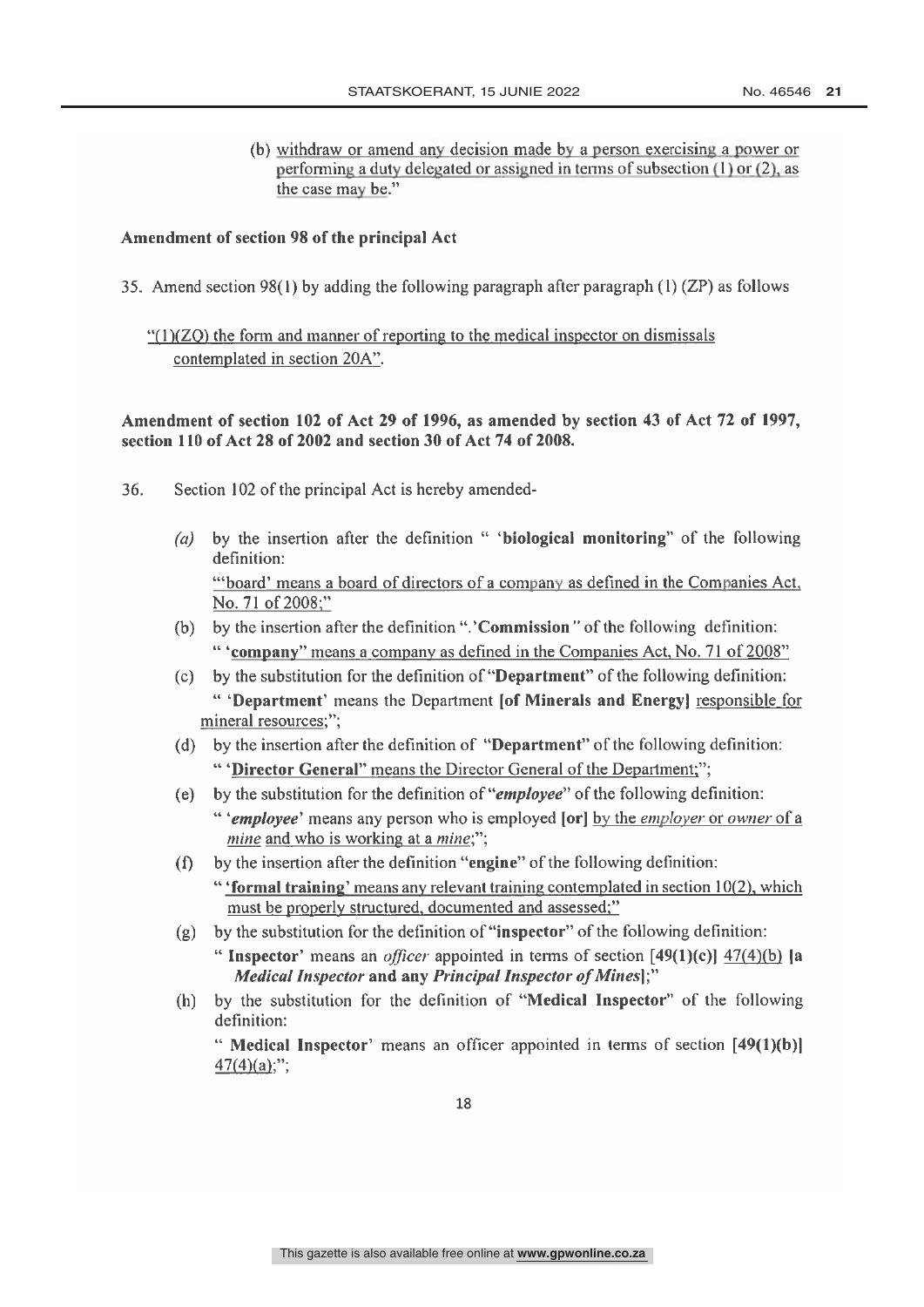$(i)$  by the substitution for the definition of "mining area" of the following definition:

"mining area' means -

- (a) the area comprising the subject of any prospecting right, retention permit, mining right, mining permit, exploration right or production right issued or granted under the Mineral and Petroleum Resources Development Act;
- (b) any land adjacent or non-adjacent to an area referred to in paragraph (a) on which mining related operations or operations incidental to mining are being undertaken by, on behalf of, or under the authorization of, the owner; but excluding operations where the mineral is used in a manufacturing or beneficiation process;
- (c) any area connected to an area referred to in paragraph (a) or (b) by means of any road, railway line, power line, pipeline, cable way or conveyor belt, which area -
	- (i) is under the control of the holder of any prospecting right, retention permit, mining right, mining permit, exploration right or production right issued under the Mineral and Petroleum Resources Development Act; and

(ii) such holder is entitled to use in connection with the operations performed or to be performed under such right or permit;

- (d) the land on which such road, railway line, power line, pipeline, cableway or conveyor belt is located; and
- (e) The buildings, structures, machinery, residue deposits, residue stockpiles or objects situated on or in such area or land contemplated in paragraphs (a) and (b) above.
- by the substitution for the definition of "Minister" of the following definition:  $(i)$ " Minister' means the Minister of [Minerals and Energy] the Department responsible for mineral resources;"
- $(k)$  by the insertion after the definition "occupational health" of the following definition: " Occupational Health Practitioner' means a person who holds a qualification in *occupational health* recognized by the South African Nursing Council"
- $(1)$ by the substitution and addition for the definition of "Owner" of the following definition:

" 'Owner'- means  $-$ 

(a) in relation to a mine  $-$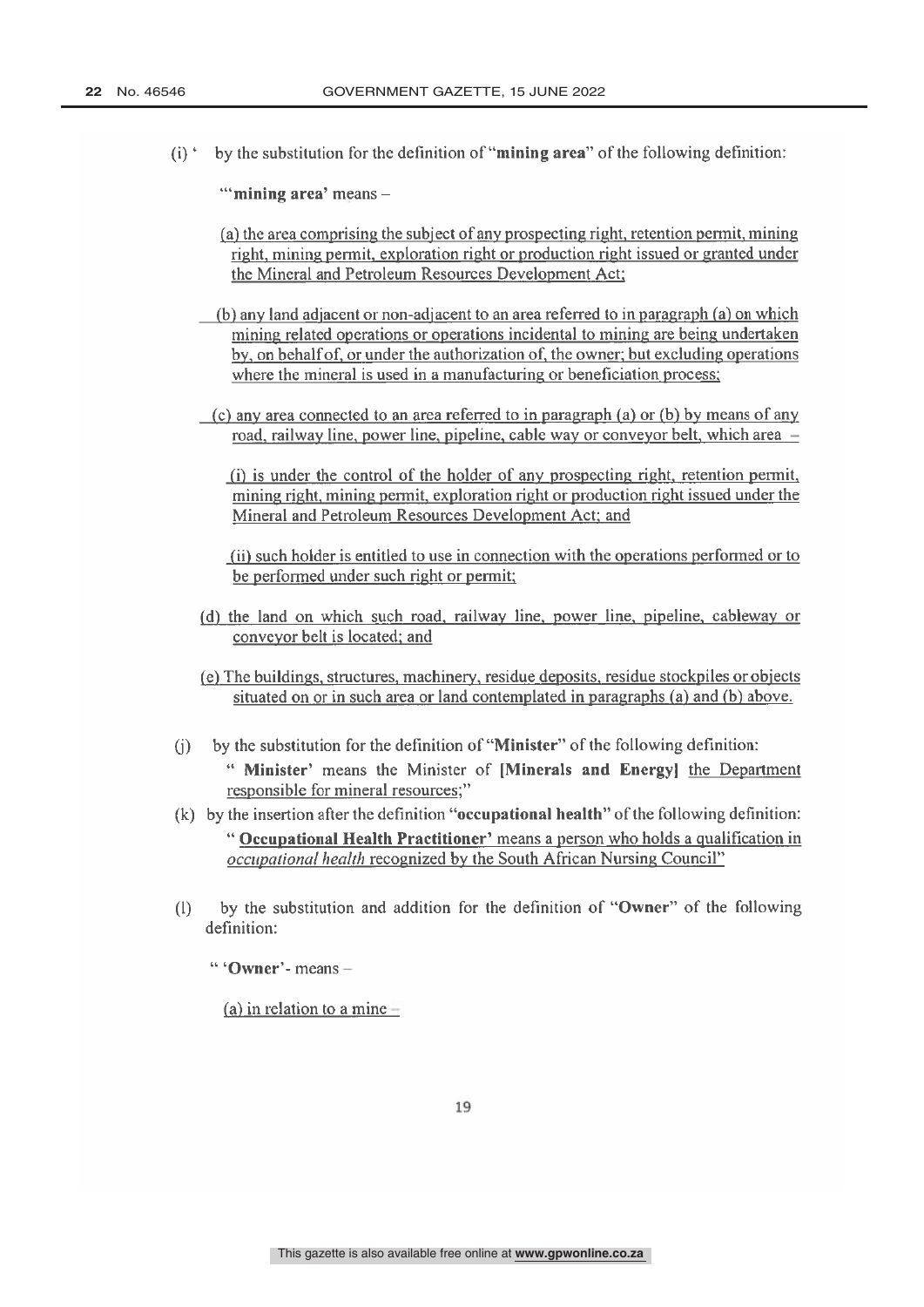(i) the holder of any prospecting right, retention permit, mining right, mining permit, exploration right or production right issued under the Mineral and Petroleum Resources Development Act;

(ii) if a right or permit referred to in subparagraph (i) does not exist, the person by whom or for whom the activities contemplated in paragraph (b) of the definition of 'mine' are undertaken, but excluding an independent contractor; or

(iii) if neither subparagraph (i) or (ii) is applicable, the last person who worked the mine or, where such last person no longer exists, that person's successor in title; and

(b) in relation to a works, the person who is undertaking the activities contemplated in the definition of 'works', but excluding an independent contractor.

(m) by the substitution for the definition of "Principal Inspector of Mines" of the following definition:

" Principal Inspector of Mines' means an officer appointed by the *Chief Inspector* of Mines] Minister to be in charge of health and safety in any region established in terms of section  $47(2)$ ;"

- (n) by the deletion of the definition of "Public Finance Management Act"
- (o) by the insertion after the definition of "serious illness" of the following definition: "South African Nursing Council' means the South African Nursing Council referred to in section 2 of the Nursing Act, 2005 (Act No.33 of 2005);".

## Amendment of Schedule 4 to Act 29 of 1996, as amended by section 46 of Act 72 of 1997 and amended by section 32 of Act 74 of 2008

- 37. Schedule 4 to the principal Act is hereby amended by:
	- (a) the deletion of item 7; and
	- (b) replacing all references to the "Mineral and Petroleum Resources Development Act" with references to the "Minerals Act."

## Amendment of Item 1 of Schedule 6 to Act 29 of 1996

Item 1 of Schedule 6 to the principal Act is hereby amended by the substitution for sub item 38. (1) of the following sub-item: